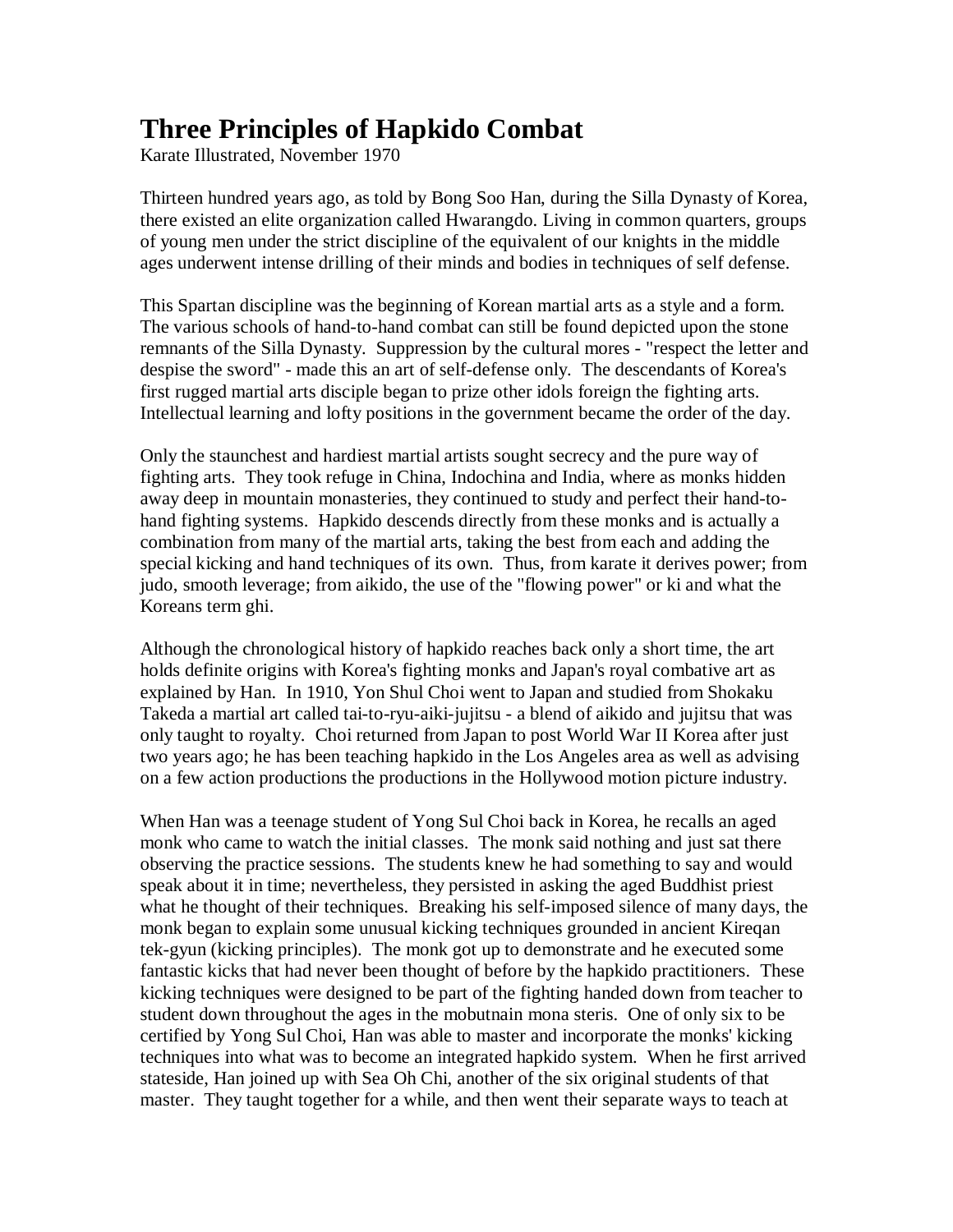their own schools. Bong Soo Han now runs his own dojang (studio) on Westwood Boulevard near the University at Los Angeles campus and its there he is attempting to make a start at proselytizing the new-to-the-states martial art form. Hapkido as Han teaches it specifically uses and directs an opponent's power to one's own advantage by utilizing three basic hapkido principles: meeting force with minimum of force to deflect and not clash with the adversary's power; circular motion countering and attacking; and the hapkido water principle.

Besides dodging, the best way to avoid the thrust from a spear is to deflect the projectile in flight, rather than meeting it head on to stop it. Relating this to the fists of a larger, stronger opponent, the same principle can be applied. In defending himself from flying fists and kicks, the hapkidoist relies on deflecting the initial crush. By grabbing, jerking or pushing at key points of the opponent's body to jar him off balance, the hapkido practitioner is then able to counterattack with the slicing water principle, utilizing brute force.

The centrifugal force of spinning top illustrates the circular attacking, principle of hapkido. It is said the fastest route between two points is a straight line, but when one is concerned with power, due consideration to velocity and the time it takes to attain maximum speed and force must be given. So, like a discus thrower winding up for his toss, the hapkidoist will pivot his body, extending his striking blow for the slicing contact. A fast running river as it rushes down the mountain is similar to hapkido's water principal. The river cuts its own path down the slopes of the; mountain and the water wears down, pulverizes and slices across the face of the peak, not stopping for anything. These three principles combine to help the practitioner avoid the force of one or more opponents though the use of smooth flowing defensive movements that were created to maintain the position of advantage. It is a special way of not only using the opponents force, but also his mind and his body so that when added to one's won force it constantly keeps one in a winning position.

This three-pointed philosophy is the core of hapkido. The art is similar to aikido in that the practitioner used the momentum of the opponent to overcome an attack. The opponent's own momentum is used to nudge him off balance, and then the circular moving attacks are used. This is where brute force is actually used. The technique is used with full power, as the principles, of water is integrated with the follow through: the total penetration of the opponent's defense without stopping. To get the proper feeling of continuity, hapkidoists might use targets such as cardboard, punching bags and the like for practice. So in hapkido, the combining of the three basic principles is the essence of every technique.

Hapkido techniques are not for competition explains Han, as he mentions, that each attack is used with full force. A graphic example of power Han uses occurred during the photo session after this interview. Han demonstrated a pivoting wheel kick on his student Mike Shigezane, and when Han followed through, it was no act as he sliced his heel into Shigezane's jugular with full force, knocking his student over into a full cartwheel. Mike got up smarting and dazed, but game to try it again. Fortunately, the photographer felt